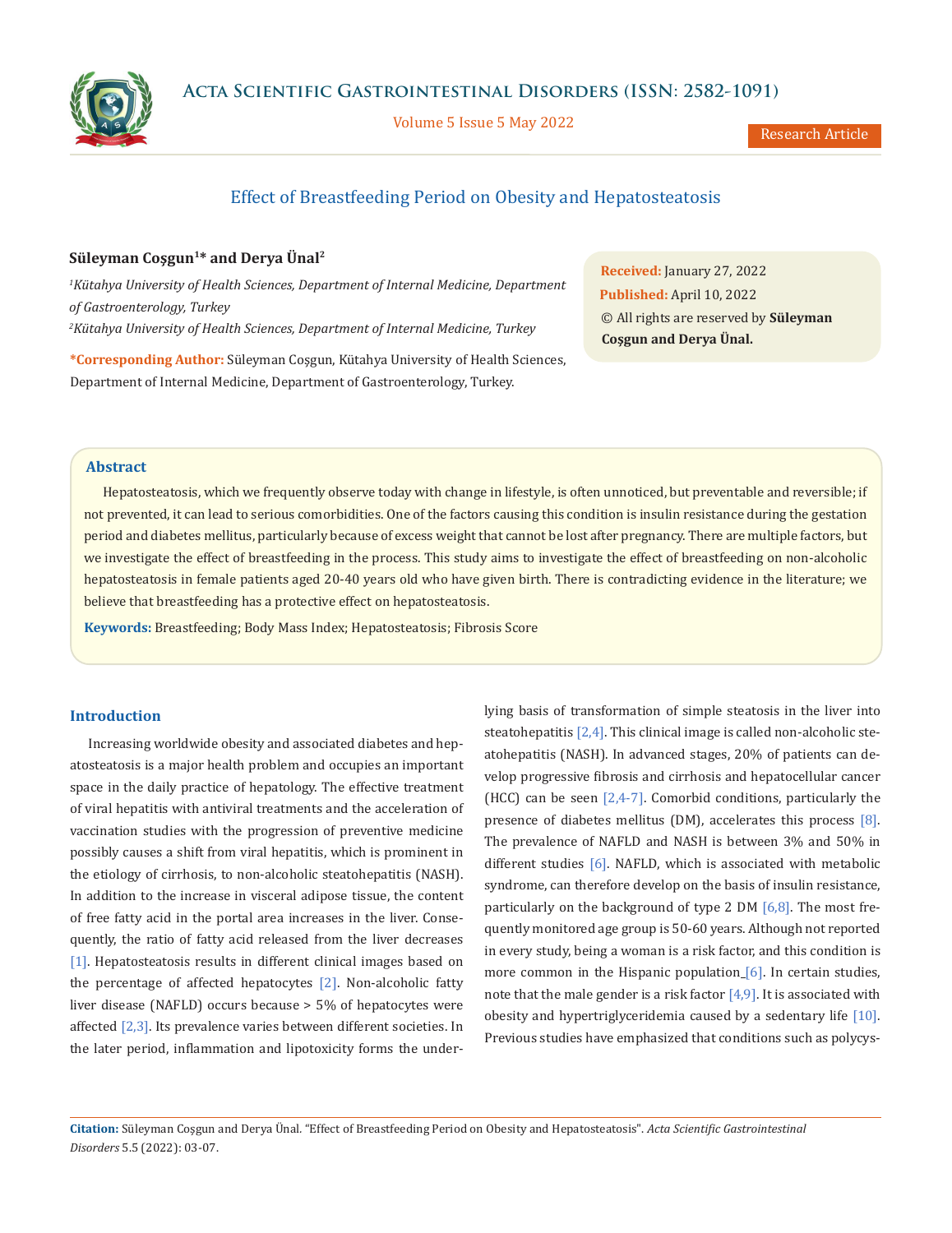tic ovary syndrome, dyslipidemia and obstructive sleep apnea syndrome are associated with NAFLD [4]. According to World Health Organization (WHO) data in 2016, > 650 million obese individuals were detected worldwide  $[11]$ . 2017 data published in Turkey indicate that the prevalence of being overweight was 66.9%. With respect to sex, this prevalence is 70% in women and 63.7% in men [12]. The prevalence of NAFLD in Turkey is estimated to be  $\sim$  30% [13]. Hepatitis C and HIV can be included as risk factors that causes the disturbance of metabolic balance. They increase the risk of primary aldesteronism and myotonic dystrophy [5]. An inverse correlation has been reported between the severity of NAFLD and the vitamin D level [9]. There are patients monitored for NAFLD who are not obese (BMI < 23 kg/m<sup>2</sup>) [9]. Here the effect of waist circumference and triglyceride levels comes to the fore. Although sarcopenia is associated with hepatosteatosis, it is an independent risk factor for NAFLD [7,14]. Insulin resistance forms the basis of NAFLD but genetic effects are also monitored  $[2]$ . The gene whose effect is considered to be the highest is PNPLA3 [15]. Melanocortin-3, hepatic triacyl glycerol (HTAG), and TM6SF2 mutations are present [4,10]. Insulin resistance most often occurs as part of metabolic syndrome and is diagnosed in the period of diabetes and prediabetes [2]. Excess calories disrupt the signaling pathway, which begins with the insulin receptor [8]. A study showed that IGF-1 (insulin-like growth factor- 1) levels in the NAFLD group were low and IGF-1 and insulin levels were the predictors of NAFLD [16]. Furthermore, IGF-1 was lower in the group with impaired liver function  $[16]$ . This clinical image develops in the normal course of pregnancy, and its course varies as per many factors that continue to be investigated in the postpartum period  $[17-18]$ . Based on this information, our aim was to investigate whether insulin resistance developed in the patients after pregnancy and examine the effect of breastfeeding on insulin resistance and NAFLD during this period.

### **Methods**

We examined the data of 135 patients aged 20-40 years who have had at least 1 pregnancy and admitted to our polyclinic. Informed consent was obtained from all patients. Measurements of height and weight were taken, BMI was calculated. Number of children and total breastfeeding time were questioned. The patients were asked when they had their last child, and the time from that birth to the evaluation date was recorded. All variables were analyzed for normality. Parametric tests were used for normally distributed variables and nonparametric tests were used for nonnormally distributed variables. T and Mann-Whitney U tests were used for comparing independent variables between the two groups. For three or more groups, ANOVA test and Kruskal-Wallis test were used, and Pearson's and Spearman's correlation tests were used to determine the relationship between two variables. Both univariate and multivariate logistic regression analysis were used to determine risk factors for osteopenia and osteoporosis. p < 0.05 was considered to be statistically significant. The NAFLD score and FIB-4 score, which were used in the evaluation, were calculated with the obtained data. All the procedures in studies involving human participants were performed in accordance with the ethical standards of the institutional and/or national research committee and with the 1964 Helsinki declaration and its later amendments or comparable ethical standards.

#### **Results**

The mean age of 135 female patients included in the study was 34.4  $\pm$  4.8 (21-40) years, the mean number of children was 1.8  $\pm$ 0.6 (1-3), and the mean total breastfeeding time was  $25 \pm 16$  (0-72) months. The time from the last birth to the evaluation date was 7.4 ± 5.4 (0-22) years. BMI, NAFLD fibrosis score and Homeostatic Model Assessment for Insulin Resistance were evaluated with respect to breastfeeding periods. Consequently, there was no significant correlation between total breastfeeding time and BMI, NAFLD fibrosis score, HOMA-IR value and HbA1c. Given the first six-month period, which is an important threshold for baby health in breastfeeding, patients were divided into two groups as those breastfeeding for < 6 months and those for > 6 months. When two groups were formed as patients breastfeeding for <6 months and patients breastfeeding for > 6 months, a significant difference in BMI was observed between these two groups (p: 0.02). BMI was  $27.2 \pm 5.3$ in mothers breastfeeding for  $<$  6 months while it was 30.6  $\pm$  6.6 in mothers breastfeeding for  $> 6$  months. There was a significant relationship between BMI and NAFLD fibrosis score (p: 0.00) and HOMA-IR (p: 0.00).

| $\leq 6$ months       |               | <b>Duration of breastfeeding</b> |    |              |
|-----------------------|---------------|----------------------------------|----|--------------|
|                       |               | $\geq 6$ months                  |    | <b>Total</b> |
| Number of<br>Children |               | 17                               | 28 | 45           |
|                       | $\mathcal{L}$ | 11                               | 53 | 64           |
|                       | 3             | 4                                | 17 | 21           |
| Total                 |               | 32                               | 98 | 130          |

| <b>Table 1:</b> Comparison of breastfeeding times by the number of |
|--------------------------------------------------------------------|
| children.                                                          |

**Citation:** Süleyman Coşgun and Derya Ünal*.* "Effect of Breastfeeding Period on Obesity and Hepatosteatosis". *Acta Scientific Gastrointestinal Disorders* 5.5 (2022): 03-07.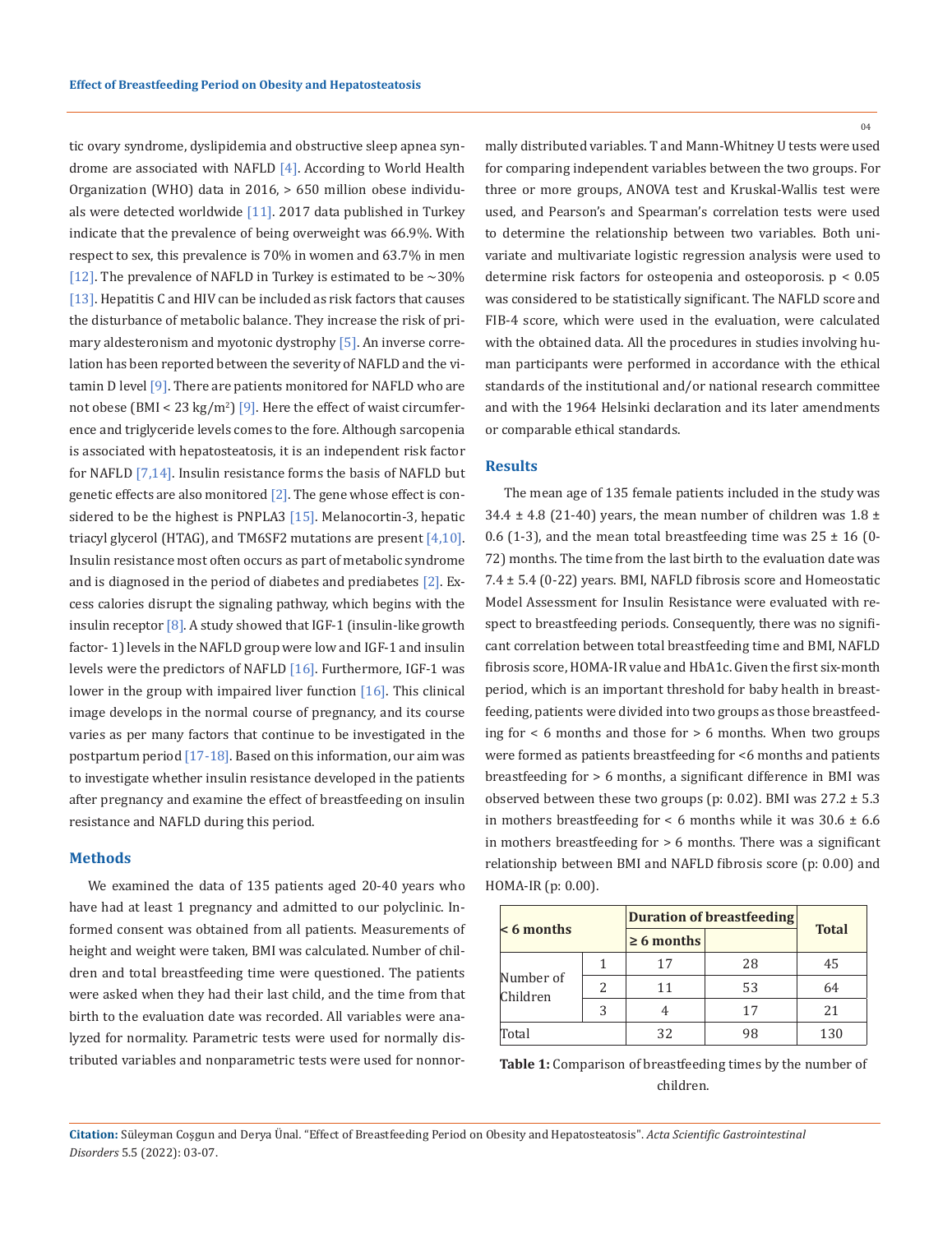| Duration of<br><b>breastfeeding</b> | $< 6$ months     | $\geq 6$ months  | P value |
|-------------------------------------|------------------|------------------|---------|
| BMI                                 | $30,6(\pm 6,6)$  | $27,2(\pm 5,3)$  | 0,02    |
| HOMA-IR                             | $3,2(\pm 3,6)$   | $1,7(\pm 0.9)$   | 0,15    |
| NAFLD Score                         | $-2,0(\pm 1,2)$  | $-2,4(\pm 1,2)$  | 0.29    |
| FIB-4 Score                         | $0,65(\pm 0,32)$ | $0,65(\pm 0,35)$ | 0,99    |
|                                     |                  |                  |         |

**Table 2:** Comparison of BMI, HOMA-IR, NAFLD AND FIB-4 Score between mothers breastfeeding for less or more than 6 months

With these results, we demonstrated that there is a correlation between BMI and NAFLD and HOMA-IR. Moreover, we observed a correlation between the number of children and FIB-4 score (p: 0.05).

### **Discussion**

Dietary items received above the daily calorie requirement are stored in the adipose tissue and liver. Increased steatosis in the liver and the subsequent hepatocellular ballooning may lead to NASH, which is accompanied by inflammation, and can progress into fibrosis and cirrhosis. NAFLD occurs as a result of > 5% of hepatocytes being affected [2,3]. In 20% of cases, NASH developing with concomitant inflammation can progress into cirrhosis and hepatocellular cancer (HCC) in advanced stages [2,4-7]. Outside HCC, there is an increased risk of extrahepatic cancer [19-21]. NAFLD is examined in four groups. Grade 0 refers to the normal liver. If the number of monitored hepatocytes with steatosis is < 5%, the classification is Grade 1. If it is between 5% and 33%, the classification is Grade 2; if it is between 33% and 66%, the classification is grade 2-3 [3]. NASH is the condition when lobular inflammation and ballooning occurs, in addition to hepatosteatosis. Mortality increases in F2 and F3 before cirrhosis develops [22]. There is evidence that the activation of lactation and increase in duration reduces metabolic parameters and the formation of associated diseases [23, 24]. In this study, we observed that breastfeeding period effectively reduces insulin resistance, particularly in mothers who have completed six months. In a study where measurements in pregnant women were made from the beginning of pregnancy until the postpartum period, the effect of lactation on weight loss during the postpartum period was noted  $[25]$ . The overweight group included mothers breastfeeding for shorter time periods [24]. In another study, ensuring complete breastfeeding is effective for weight loss in the postpartum period  $[26]$ . The effect of the number of births on weight gain should be considered. Although the weight gain is usually around the abdomen, the weight lost in the initial postpartum period may not be abdominal fat because of the effect and duration of breastfeeding [24,26]. In conclusion, lactation should be maintained for at least six months for maternal health together with the baby's health, and more comprehensive studies should be conducted for long-term data.

Therefore, the development of insulin resistance of women giving birth helps the mother in the first six months with breastfeeding and the result suggests that it has a positive effect on weight loss and liver steatosis. When the two groups were formed based on breastfeeding for 12 months, no significant difference was reported. According to these results, it seems that the first six months are important for the mother as much as the baby. Other studies in the literature that are independently published around the same time as this supports this result [17,18].

In our study, we may not have found a significant correlation between total breastfeeding time and body mass index NAFLD and HOMAIR. This may be due to the low number of cases. However, even in this number of cases, we found a significant correlation with BMI when six months of breastfeeding was considered the threshold. Again, there was a correlation between BMI and NAFLD and HOMAIR. again, there was a correlation between the number of children and FIB4. In conclusion, although our study was not sufficient in number, it yielded results that could be indirectly associated with a significant decrease in BMI and improvement in hepatosteatosis indicators in mothers who breastfed for six months compared to those who breastfed for less than six months.

# **Conclusion**

This study aims to investigate the effect of breastfeeding on non-alcoholic hepatosteatosis in female patients aged 20-40 years old who have given birth. There is contradicting evidence in the literature; we believe that breastfeeding has a protective effect on hepatosteatosis.

# **Bibliography**

1. [AB Engin and A Engin. "Obesity and Lipotoxicity" 960 \(2017\).](https://link.springer.com/book/10.1007/978-3-319-48382-5)

**Citation:** Süleyman Coşgun and Derya Ünal*.* "Effect of Breastfeeding Period on Obesity and Hepatosteatosis". *Acta Scientific Gastrointestinal Disorders* 5.5 (2022): 03-07.

05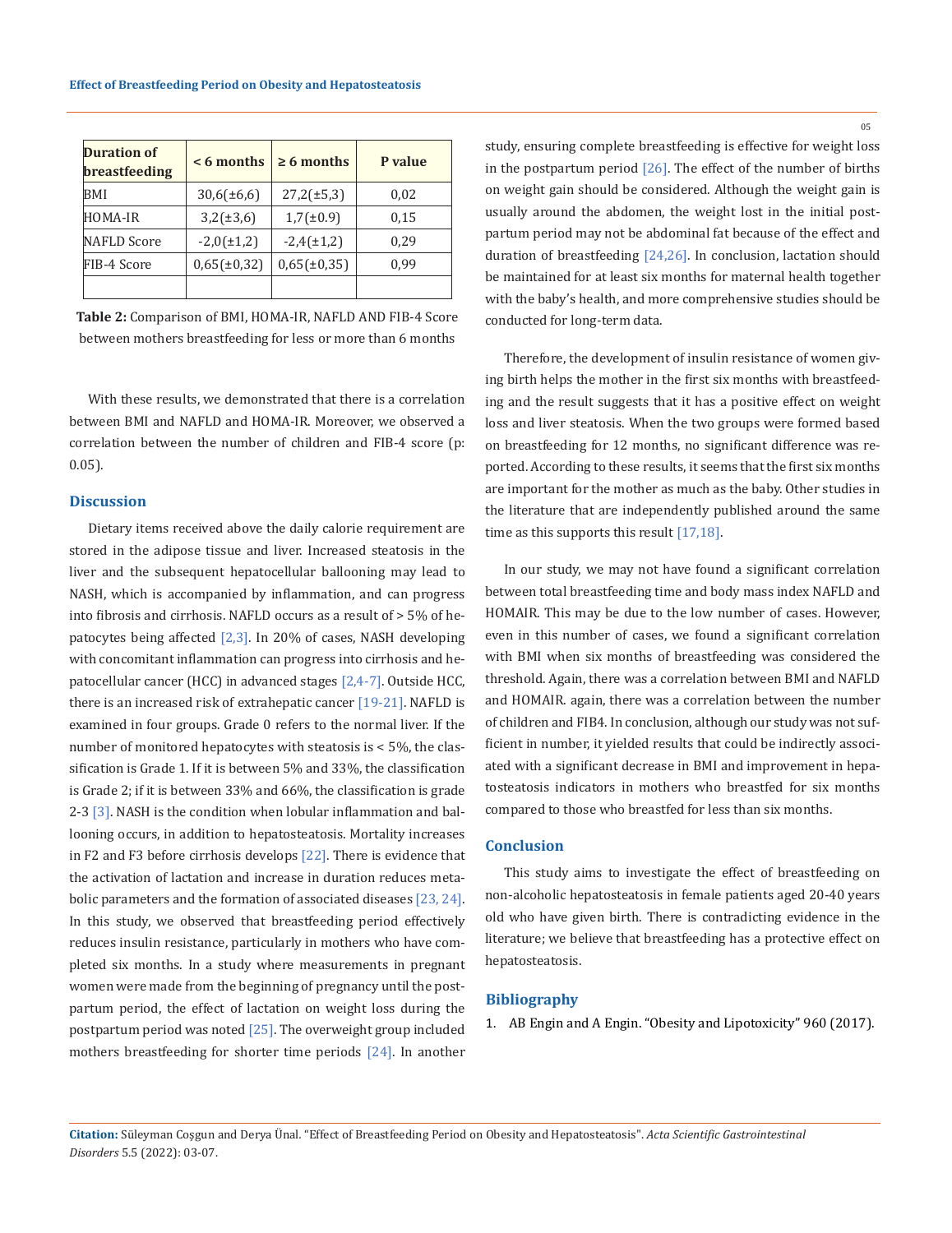- 2. [E Cobbina and F Akhlaghi. "Non-alcoholic fatty liver disease](file:///E:/Acta%20pdfs--%20Rajani/APRIL/ASGIS/ASGIS-22-RA-033/1.%09doi:%2010.1080/03602532.2017.1293683.)  [\(NAFLD\)-pathogenesis, classification, and effect on drug me](file:///E:/Acta%20pdfs--%20Rajani/APRIL/ASGIS/ASGIS-22-RA-033/1.%09doi:%2010.1080/03602532.2017.1293683.)[tabolizing enzymes and transporters".](file:///E:/Acta%20pdfs--%20Rajani/APRIL/ASGIS/ASGIS-22-RA-033/1.%09doi:%2010.1080/03602532.2017.1293683.) *Drug Metabolism Reviews* [49.2 \(2017\): 197-211.](file:///E:/Acta%20pdfs--%20Rajani/APRIL/ASGIS/ASGIS-22-RA-033/1.%09doi:%2010.1080/03602532.2017.1293683.)
- 3. [P Bedossa. "Pathology of non-alcoholic fatty liver disease".](https://pubmed.ncbi.nlm.nih.gov/28052629/) *Liver International* [2016 \(2017\): 85-89.](https://pubmed.ncbi.nlm.nih.gov/28052629/)
- 4. [M Benedict and X Zhang. "Non-alcoholic fatty liver disease: An](https://pubmed.ncbi.nlm.nih.gov/28652891/)  expanded review". *[World Journal of Hepatology](https://pubmed.ncbi.nlm.nih.gov/28652891/)* 9.16 (2017): [715-732.](https://pubmed.ncbi.nlm.nih.gov/28652891/)
- 5. [P Stål. "Liver fibrosis in non-alcoholic fatty liver disease-Diag](https://pubmed.ncbi.nlm.nih.gov/26494963/)[nostic challenge with prognostic significance".](https://pubmed.ncbi.nlm.nih.gov/26494963/) *World Journal of Gastroenterology* [21.39 \(2015\): 11077-11087.](https://pubmed.ncbi.nlm.nih.gov/26494963/)
- 6. G Vernon., *et al.* ["Systematic review: The epidemiology and](https://pubmed.ncbi.nlm.nih.gov/21623852/)  [natural history of non-alcoholic fatty liver disease and non](https://pubmed.ncbi.nlm.nih.gov/21623852/)[alcoholic steatohepatitis in adults".](https://pubmed.ncbi.nlm.nih.gov/21623852/) *Alimentary Pharmacology [and Therapeutics](https://pubmed.ncbi.nlm.nih.gov/21623852/)* 34.3 (2011): 274-285.
- 7. YH Lee., *et al.* ["Sarcopenia is associated with significant liver](https://pubmed.ncbi.nlm.nih.gov/26638128/)  [fibrosis independently of obesity and insulin resistance in non](https://pubmed.ncbi.nlm.nih.gov/26638128/)[alcoholic fatty liver disease: Nationwide surveys \(KNHANES](https://pubmed.ncbi.nlm.nih.gov/26638128/)  2008-2011)". *Hepatology* [63.3 \(2016\): 776-786.](https://pubmed.ncbi.nlm.nih.gov/26638128/)
- 8. DM Tanase., *et al.* ["The Intricate Relationship between Type 2](https://pubmed.ncbi.nlm.nih.gov/32832560/)  [Diabetes Mellitus \(T2DM\), Insulin Resistance \(IR\), and Nonal](https://pubmed.ncbi.nlm.nih.gov/32832560/)[coholic Fatty Liver Disease \(NAFLD\)" \(2020\).](https://pubmed.ncbi.nlm.nih.gov/32832560/)
- 9. JG Fan., *et al.* ["New trends on obesity and NAFLD in Asia".](https://pubmed.ncbi.nlm.nih.gov/28642059/) *Jour[nal of Hepatology](https://pubmed.ncbi.nlm.nih.gov/28642059/)* 67.4 (2017): 862-873.
- 10. AR Araújo., *et al.* ["Global epidemiology of non-alcoholic fatty](https://pubmed.ncbi.nlm.nih.gov/29427488/)  [liver disease/non-alcoholic steatohepatitis: What we need in](https://pubmed.ncbi.nlm.nih.gov/29427488/)  the future". *[Liver International](https://pubmed.ncbi.nlm.nih.gov/29427488/)* 2017 (2018): 47-51.
- 11. [WHO. "Obesity and overweight". WHO \(2020\).](https://www.who.int/news-room/fact-sheets/detail/obesity-and-overweight)
- 12. WHO. "Prevalence of overweight among adults, BMI and GreaterEqual". WHO (2017).
- 13. Z Younossi., *et al.* ["Global burden of NAFLD and NASH: Trends,](https://pubmed.ncbi.nlm.nih.gov/28930295/)  [predictions, risk factors and prevention".](https://pubmed.ncbi.nlm.nih.gov/28930295/) *Nature Reviews Gas[troenterology and Hepatology](https://pubmed.ncbi.nlm.nih.gov/28930295/)* 15.1 (2018): 11-20.
- 14. YH Lee., *et al.* ["Sarcopaenia is associated with NAFLD indepen](https://pubmed.ncbi.nlm.nih.gov/25772036/)[dently of obesity and insulin resistance: Nationwide surveys](https://pubmed.ncbi.nlm.nih.gov/25772036/)  (KNHANES 2008-2011)". *[Journal of Hepatology](https://pubmed.ncbi.nlm.nih.gov/25772036/)* 63.2 (2015): [486-493.](https://pubmed.ncbi.nlm.nih.gov/25772036/)
- 15. G Marchesini., *et al.* ["EASL-EASD-EASO Clinical Practice Guide](https://pubmed.ncbi.nlm.nih.gov/27062661/)[lines for the management of non-alcoholic fatty liver disease".](https://pubmed.ncbi.nlm.nih.gov/27062661/)  *[Journal of Hepatology](https://pubmed.ncbi.nlm.nih.gov/27062661/)* 64.6 (2016): 1388-1402.
- 16. K Dal., *et al.* ["The role of insulin Like growth factor 1 on ste](https://pubmed.ncbi.nlm.nih.gov/29364093/)atohepatitis". *[Acta Gastro-Enterologica Belgicag](https://pubmed.ncbi.nlm.nih.gov/29364093/)* 80.1 (2017): [21-24.](https://pubmed.ncbi.nlm.nih.gov/29364093/)
- 17. [W Zhang and L Wei. "Prevalence of nonalcoholic fatty liver dis](https://pubmed.ncbi.nlm.nih.gov/30392752/)ease in Asia". *[Zhonghua Gan Zang Bing Za Zhi](https://pubmed.ncbi.nlm.nih.gov/30392752/)* 21.11 (2013): [801-804.](https://pubmed.ncbi.nlm.nih.gov/30392752/)
- 18. KM Krause., *et al.* ["Effect of breast-feeding on weight retention](https://pubmed.ncbi.nlm.nih.gov/20519049/)  [at 3 and 6 months postpartum: Data from the North Carolina](https://pubmed.ncbi.nlm.nih.gov/20519049/)  WIC Programme". *[Public Health Nutrition](https://pubmed.ncbi.nlm.nih.gov/20519049/)* 13.12 (2010): 2019- [2026.](https://pubmed.ncbi.nlm.nih.gov/20519049/)
- 19. C Sanna., *et al.* ["Non-alcoholic fatty liver disease and extra-he](https://pubmed.ncbi.nlm.nih.gov/27187365/)patic cancers". *[International Journal of Molecular Sciences](https://pubmed.ncbi.nlm.nih.gov/27187365/)* 17.5 [\(2016\).](https://pubmed.ncbi.nlm.nih.gov/27187365/)
- 20. GA Kim., *et al.* ["Association between non-alcoholic fatty liver](https://pubmed.ncbi.nlm.nih.gov/29150142/)  [disease and cancer incidence rate".](https://pubmed.ncbi.nlm.nih.gov/29150142/) *Journal of Hepatology* 68.1 [\(2018\): 140-146.](https://pubmed.ncbi.nlm.nih.gov/29150142/)
- 21. E Vilar-Gomez., *et al.* ["Fibrosis severity as a determinant of](https://pubmed.ncbi.nlm.nih.gov/29733831/)  [cause-specific mortality in patients with advanced nonalco](https://pubmed.ncbi.nlm.nih.gov/29733831/)[holic fatty liver disease: A multi-national cohort study".](https://pubmed.ncbi.nlm.nih.gov/29733831/) *Gastroenterology* [155.2 \(2018\): 443-457.](https://pubmed.ncbi.nlm.nih.gov/29733831/)
- 22. H Hagström., *et al.* ["Fibrosis stage but not NASH predicts mor](https://pubmed.ncbi.nlm.nih.gov/28803953/)[tality and time to development of severe liver disease in biopsy](https://pubmed.ncbi.nlm.nih.gov/28803953/)proven NAFLD". *[Journal of Hepatology](https://pubmed.ncbi.nlm.nih.gov/28803953/)* 67.6 (2017): 1265-1273.
- 23. EP Gunderson., *et al.* ["Lactation intensity and postpartum ma](https://pubmed.ncbi.nlm.nih.gov/22011407/)[ternal glucose tolerance and insulin resistance in women with](https://pubmed.ncbi.nlm.nih.gov/22011407/)  [recent GDM: The SWIFT cohort".](https://pubmed.ncbi.nlm.nih.gov/22011407/) *Diabetes Care* 35.1 (2012): [50-56.](https://pubmed.ncbi.nlm.nih.gov/22011407/)
- 24. P Wiklund., *et al.* ["Prolonged breast-feeding protects mothers](https://pubmed.ncbi.nlm.nih.gov/21859508/)  [from later-life obesity and related cardio-metabolic disorders".](https://pubmed.ncbi.nlm.nih.gov/21859508/)  *[Public Health Nutrition](https://pubmed.ncbi.nlm.nih.gov/21859508/)* 15.1 (2012): 67-74.
- 25. H Kirkegaard., *et al.* ["How do pregnancy-related weight chang](https://pubmed.ncbi.nlm.nih.gov/24335054/)[es and breastfeeding relate to maternal weight and BMI-adjust](https://pubmed.ncbi.nlm.nih.gov/24335054/)[ed waist circumference 7 y after delivery? Results from a path](https://pubmed.ncbi.nlm.nih.gov/24335054/)  analysis1-3". *[The American Journal of Clinical Nutrition](https://pubmed.ncbi.nlm.nih.gov/24335054/)* 99.2 [\(2014\): 312-319.](https://pubmed.ncbi.nlm.nih.gov/24335054/)

06

**Citation:** Süleyman Coşgun and Derya Ünal*.* "Effect of Breastfeeding Period on Obesity and Hepatosteatosis". *Acta Scientific Gastrointestinal Disorders* 5.5 (2022): 03-07.